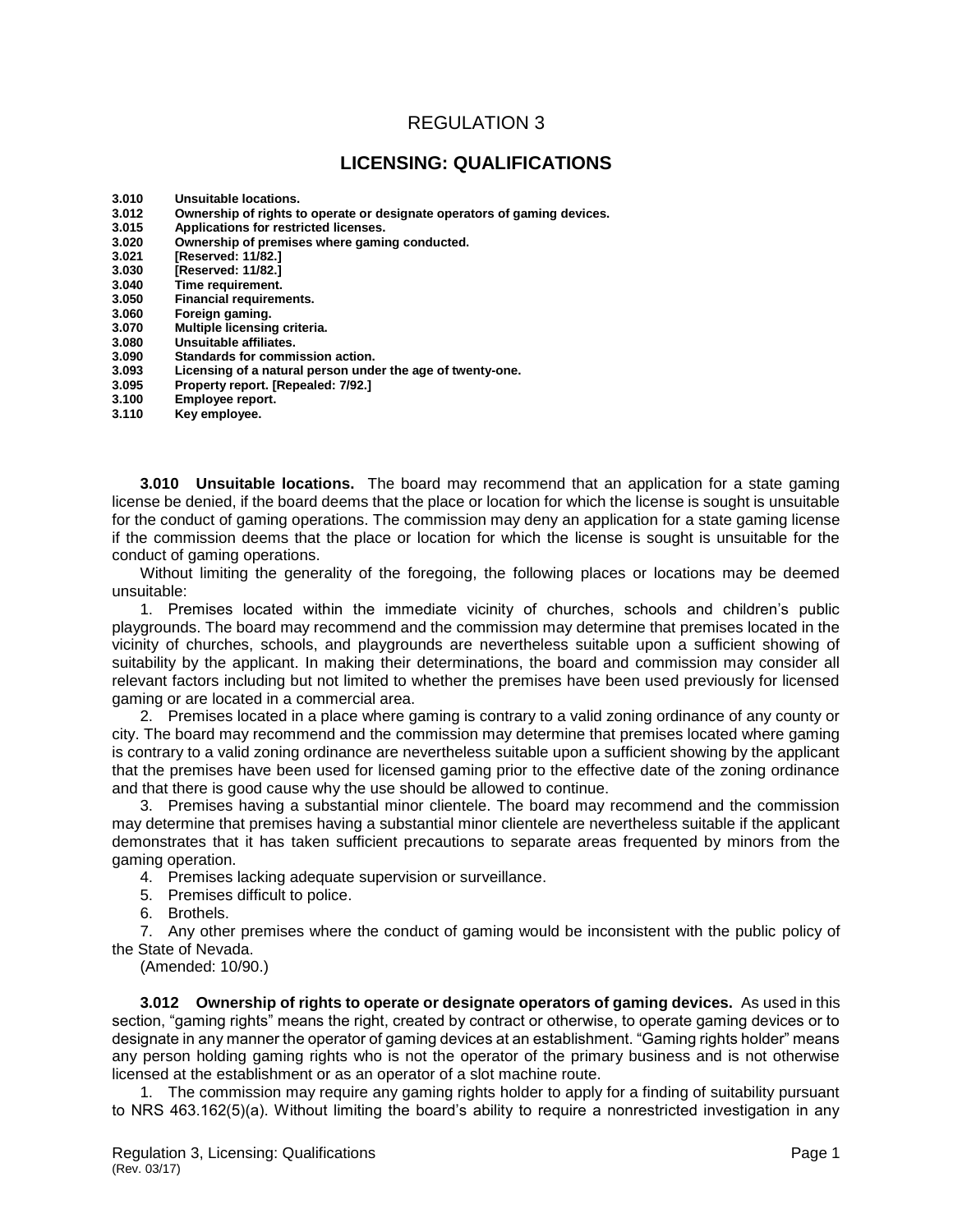case, a nonrestricted investigation shall generally be required of any gaming rights holder who holds gaming rights at three or more establishments at which restricted gaming is conducted.

2. An applicant for a restricted license shall furnish to the board complete information on any interest held by a gaming rights holder in the gaming establishment, copies of all agreements involving the gaming rights, and such other information as the board may require.

3. In considering any application by a gaming rights holder, the commission may apply the following criteria in determining whether approval of the application is in the best interests of the state:

(a) The total number of premises at which the applicant holds gaming rights and the total number of slot machines at such premises;

(b) The circumstances by which the gaming rights were acquired, the circumstances regarding the creation of such rights and the history of any transfer of such rights;

(c) The effect on competition and the ability of persons to obtain a license and conduct gaming on the premises of suitable locations for gaming establishments; and

(d) Such other criteria deemed by the board and commission to be relevant, including, but not limited to, any criteria provided in Regulation 3.070.

4. The applicant for a restricted gaming license at an establishment at which gaming rights are held by a gaming rights holder must demonstrate that the gaming devices will be adequately supervised.

5. Each licensee shall notify the board of any change in the ownership interests of gaming rights at any establishment where the licensee operates gaming devices at least 30 days before the change or, if the licensee is not a party to the transaction, immediately upon acquiring knowledge of the change.

6. Except in cases where the gaming rights holder is a publicly traded corporation, each licensee shall notify the board of any change in the ownership of the gaming rights holder at any establishment where the licensee operates gaming devices at least 30 days before the change or, if the licensee is not a party to the transaction, immediately upon acquiring knowledge of the change. If the gaming rights holder at the establishment where the licensee operates gaming devices is a publicly traded corporation, the licensee shall notify the board of any change in control of such publicly traded corporation as reported to the Securities and Exchange Commission, immediately upon acquiring such knowledge.

(Adopted: 2/94.)

# **3.015 Applications for restricted licenses.**

1. An application for a restricted license may only be granted if the operation of slot machines is incidental to the primary business conducted at the location and the board and commission determine the location is suitable for the conduct of gaming and the applicant meets the requirements of this Section.

2. In recommending and determining whether (i) the applicant's proposed restricted location is suitable for the conduct of gaming and meets the requirements of this Section, and (ii) the operations at the location continue to meet the requirements for a restricted license, the board and commission may consider some or all of the following factors:

(a) The amount of floor space used for the slot machines, which space shall include the area occupied by the slot machines, including slot machine seating and circulation, as compared to the floor space used for the primary business;

(b) The amount of investment in the operation of the slot machines as compared to the amount of investment in the primary business;

(c) The amount of time required to manage or operate the slot machines as compared to the amount of time required to manage or operate the primary business;

(d) The revenue generated by the slot machines as compared to the revenue generated by the primary business;

(e) Whether a substantial portion of the financing for the creation of the business has been provided in exchange for the right to operate slot machines on the premises:

(f) Other factors, including but not limited to the establishment's name, the establishment's marketing practices, the public's perception of the business, and the relationship of the slot machines to the primary business; and

(g) What other amenities the applicant offers to its customers.

3. Except as provided by subsection 6, only the establishments listed below are suitable for the conduct of gaming pursuant to a restricted license:

(a) Bar, tavern, saloon or other similar location licensed to sell alcoholic beverages for on-premises consumption, other than just beer and wine, by the drink;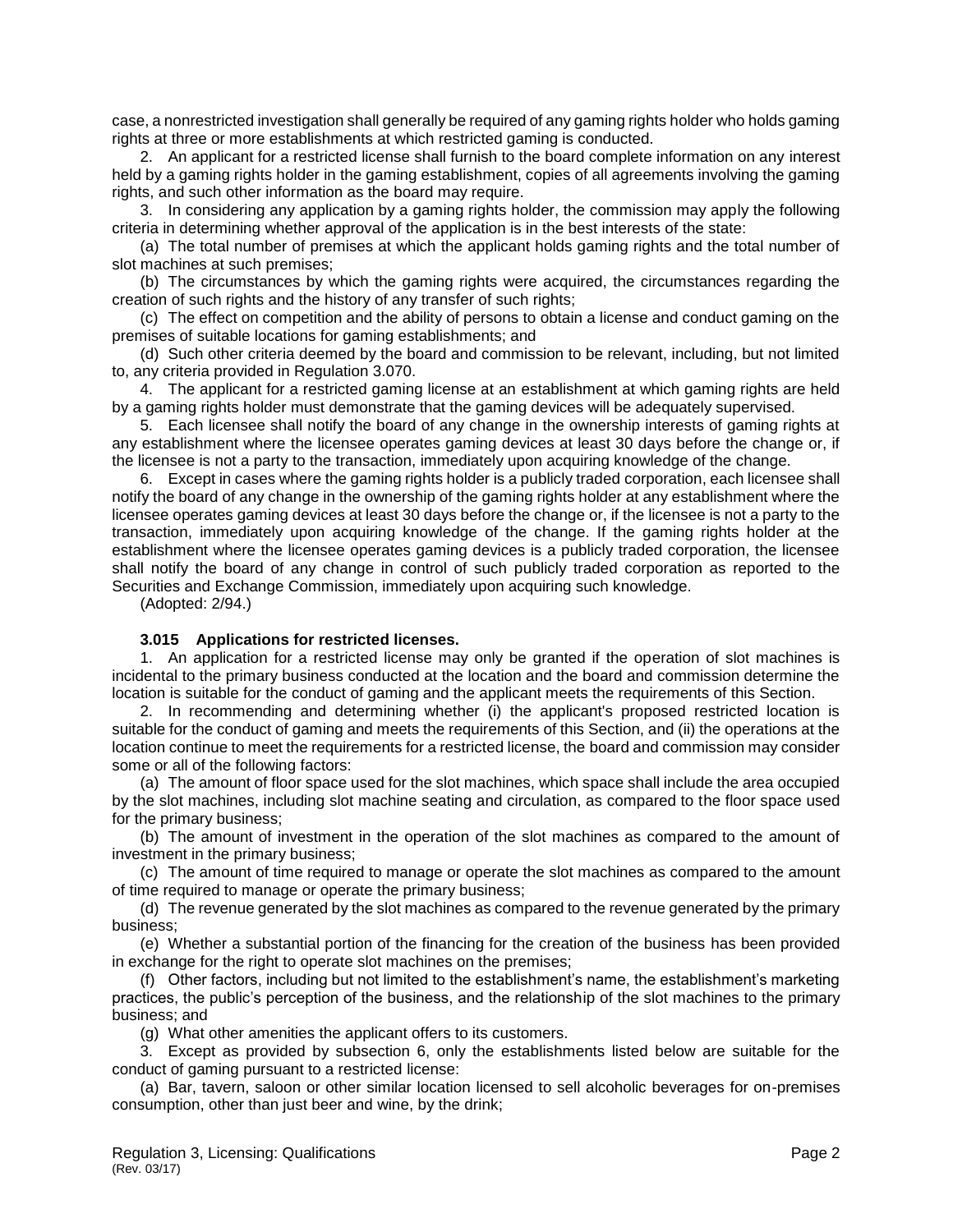- (b) Convenience store;
- (c) Grocery store;
- (d) Drug store; and
- (e) Liquor store.

 $\rightarrow$  Unless the commission determines otherwise, there shall be a limit of no more than 7 slot machines operated at a convenience store, and a limit of no more than 4 slot machines operated at a liquor store.

4. If the commission deems an application for a restricted license to be based on exceptional circumstances, the commission may waive subsection 3 upon a finding that the waiver is consistent with Regulation 3.010 and the public policy of the State of Nevada.

5. Subsection 3 shall not apply to any type of business approved by the commission as suitable for the operation of slot machines pursuant to subsection 6.

6. Any person may apply for a preliminary determination that a type of establishment not listed in subsection 3 is suitable for the conduct of gaming by filing an application with the board together with all applicable fees per Regulation 4.070. The application shall contain (a) a definition of the type of establishment and (b) a demonstration that the operation of slot machines in such a type of establishment is consistent with Regulation 3.010 and the public policy of the State of Nevada. The application shall be considered by the commission, upon recommendation by the board. Public comment shall be accepted when the application is heard by the board and commission.

7. Slot machines exposed for play in grocery stores and drug stores shall be located within a separate gaming area or alcove having not fewer than 3 sides formed by contiguous walls or partial walls. For the purposes of Regulation 3.015, "partial wall" or "wall" may include, without limitation, 1 or more gaming devices, if the gaming devices are configured together or in conjunction with other structures to create a barrier that is similar to a partial wall or wall.

8. In grocery stores or drug stores, automated teller machines shall not be placed within a designated gaming area or alcove and, at all other restricted locations, automated teller machines shall not be placed adjacent to slot machines.

9. The requirements of this Regulation shall apply to all restricted licensees, except as provided herein:

(a) Subsections 3 and 7 do not apply to an establishment for which a restricted license was granted by the commission by February 1, 2000, provided that the establishment does not cease gaming operations for a period of more than 12 months or, upon the administrative approval of the chairman of the board, for a period of not more than 24 months, and that the nature and quality of the primary business of the establishment has not materially changed.

10. It is an unsuitable method of operation to materially change the nature and quality of the primary business after the commission has granted a restricted gaming license to conduct gaming at an establishment, without the prior administrative approval of the board chairman or his designee. A material change in the nature and quality of the primary business is presumed to occur if:

(a) A zoning change is required, or a new business license, special use permit, or any other license, permit or approval must be obtained from the applicable county, city, or township licensing, zoning or approval authority, in order to change or operate the primary business in a manner that is different from what was being conducted at the time the gaming license was granted, or

(b) For a 3(a) establishment, subsequent to the date a restricted gaming license was last approved by the commission for that establishment, to change or alter the amount of square footage available for use by patrons, or the configuration or detail of the bar or restaurant from that which was required to be met by law or regulation in order to obtain a restricted gaming license.

11. Nothing in this subsection shall be construed to limit or otherwise encumber the ability of any restricted gaming licensee to transfer, sell, or convey the business pursuant to the provisions of NRS chapter 463 and Regulation 8.

[Effective January 1, 2014.]

(Adopted: 10/24/90. Amended: 7/99; 7/05; 11/08; 08/11; 11/13.)

# **3.020 Ownership of premises where gaming conducted.**

1. The commission or the board may deem that premises are unsuitable for the conduct of gaming operations by reason of ownership of any interest whatsoever in such premises by a person who is unqualified or disqualified to hold a gaming license, regardless of the qualifications of the person who seeks or holds a license to operate gaming in or upon such premises.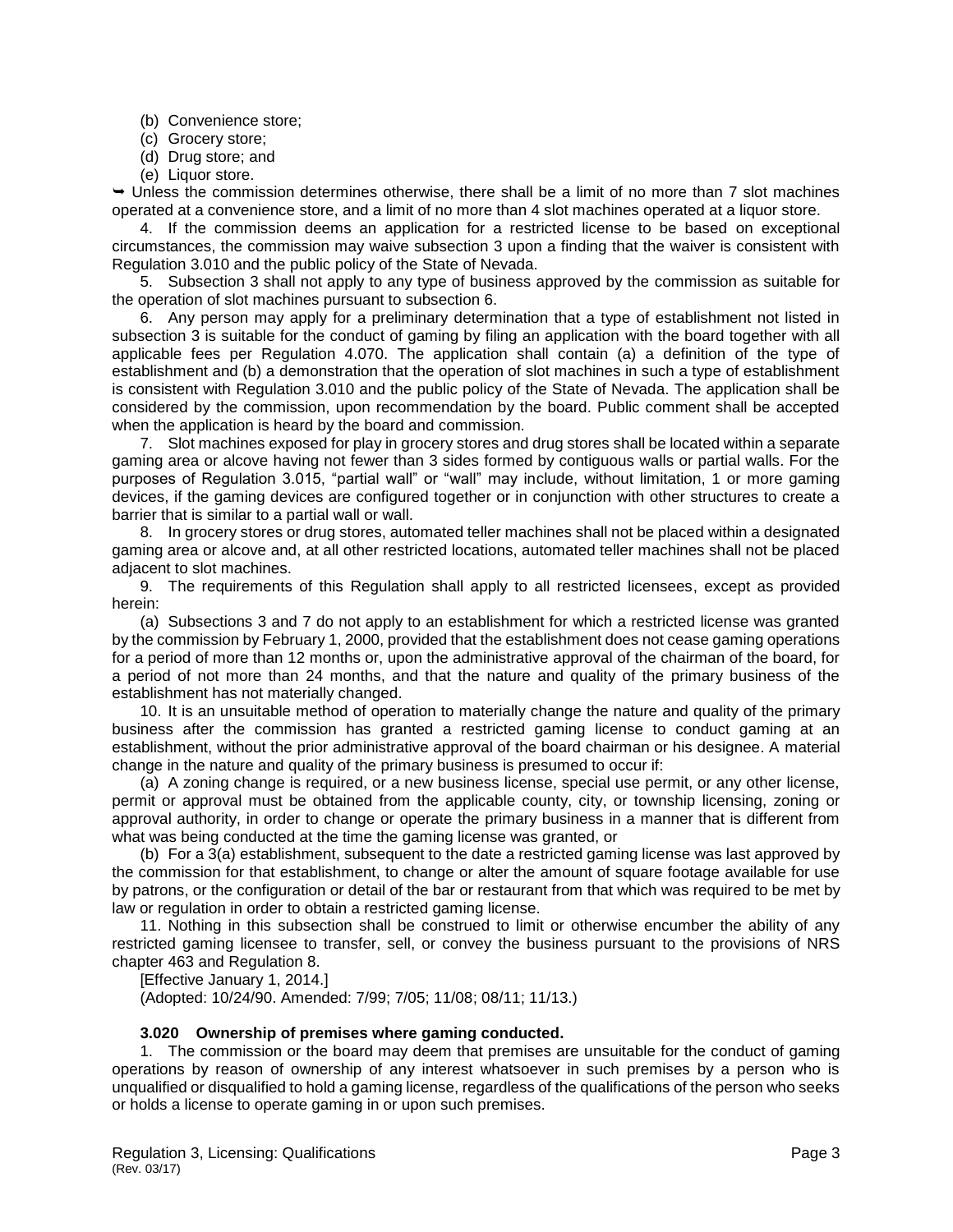2. In all cases in which the premises wherein or whereon the gaming operation for which a state gaming license is sought are not wholly owned by the applicant, the applicant shall furnish to the board a statement of the name and address of the owner or owners of such premises, a copy of all agreements whereby the applicant is entitled to possession of the premises, and such other information as the board may require.

3. In all cases in which the premises are wholly or partly owned by the applicant, the applicant shall furnish to the board complete information pertaining to the interest held by any person other than the applicant, including interest held under any mortgage, deed of trust, bonds or debentures, pledge of corporate stock, voting trust agreement, or other device whatever, together with such other information as the board may require.

4. Every licensee shall furnish to the board complete information pertaining to any change of ownership of the premises or of any change of any interest in the premises wherein or whereon the licensed gaming is operated at least 30 days before the date of such change; or, if the licensee is not a party to the transaction effecting such change of ownership, immediately upon acquiring knowledge of such change of ownership or any contemplated change of ownership.

(Amended: 1/82.)

# **3.021 [Reserved: 11/82.]**

#### **3.030 [Reserved: 11/82.]**

**3.040 Time requirement.** No license will be issued for use in premises under construction until the calendar quarter in which gaming operations in such premises will actually be commenced.

#### **3.050 Financial requirements.**

1. No license will be issued for use in any establishment until satisfactory evidence is presented that there is adequate financing available to pay all current obligations and, in addition, to provide adequate working capital to finance opening of the establishment.

2. The commission or the chairman of the board may require a licensee to provide security in the form of a reserve for the payment of all amounts held by the licensee on the patrons' behalf, all amounts held by the licensee for the account of the patrons, all amounts owed by a licensee but unpaid to gaming patrons, future wages, salaries or other obligations, either as a condition precedent to issuance or renewal of any license or at any other time the commission or chairman determines that such requirement would be in the public interest. The security required shall in all respects, other than amount, comply with the requirements and provisions of the reserve made applicable to race books and sports pools by Regulation 22.040.

(Amended: 3/06.)

**3.060 Foreign gaming.** All approvals of the commission for involvement in foreign gaming granted pursuant to Regulation 3.060 prior to July 1, 1977, which were still in effect on that date shall remain valid until otherwise terminated.

(Amended: 3/73; 7/77)

**3.070 Multiple licensing criteria.** In every instance in which a person, entity, or persons involved in an entity, holding a gaming license in the State of Nevada, including without limitation a license to operate an inter-casino linked system, makes application for an additional license, or a system pursuant to Regulation 14.030, the board and commission shall consider whether such multiple licensing is in the best interests of the State of Nevada, having due regard for the state's policy concerning gaming. In making this determination, the following are some factors which may be considered:

1. Has there been an adequate period of performance by the applicant upon which the board and commission could base a conclusion as to the effectiveness of the existing operations warranting further extension?

2. Does the applicant have sufficient key personnel to operate an additional location or inter-casino linked system so that multiple licensing would not result in dilution of effective managerial capacity and control of existing operations?

3. Has the applicant applied for an existing operation or inter-casino linked system or for a facility which is to be constructed or a new inter-casino linked system which is to be operated?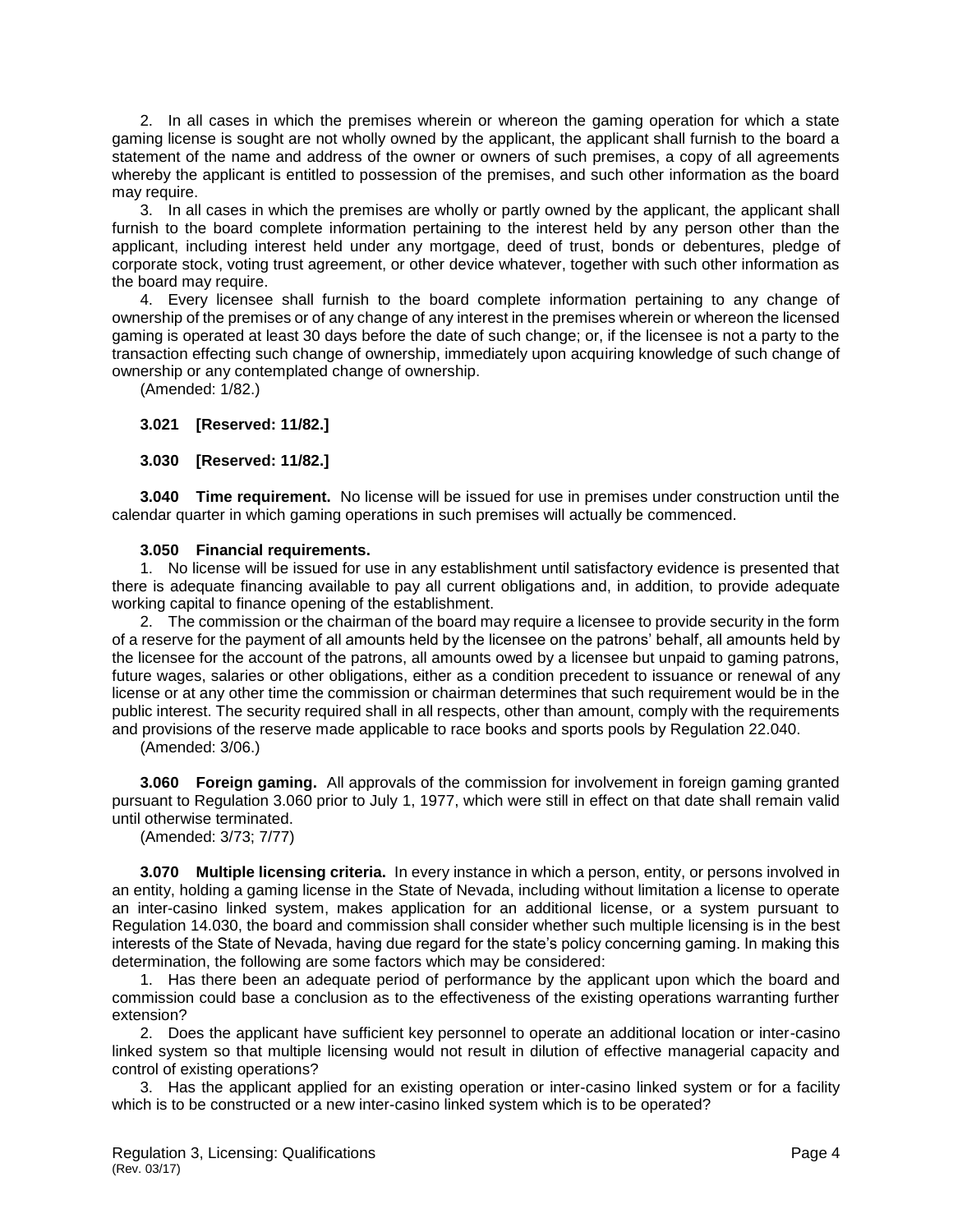4. What are the plans of the applicant for the development and expansion of existing operations?

5. What are the plans of the applicant for a continuity of operation in the event of the death or disability of the applicant?

6. Does the applicant have ownership interests of any kind or nature in any of the competitor companies in the gaming industry?

7. What would the result of the multiple licensing be of the percentage of interest of the applicant to similarly situated competitors on a statewide, countywide and geographical location basis in each of the following categories:

(a) Total number of slot machines.

- (b) Total number of games.
- (c) Total number of tables.

(d) In case of an application for approval of a new inter-casino linked system, the total number of intercasino linked systems and connected gaming devices or games.

(e) Gross revenue.

(f) Percentage tax.

(g) Casino entertainment tax.

- (h) Number of rooms available for the public.
- (i) Number of employees hired.

(j) Total payroll.

8. Would acquisition pose problems or create a monopoly?

9. Would acquisition pose problems in any of the following categories:

(a) Becoming so large as to become its own supplier of goods and services required by the licensee in all of its operations.

(b) Establishing employment practices inimical to the welfare of the gaming industry.

(c) Establishment of control in method of play or percentage realized from play that would be inimical to the welfare of the gaming industry.

(d) Without cause, the establishment of a seasonal operation or reduced number of shifts per day, inimical to the economy of the area.

10. Interlocking corporate directorships within licensed or unlicensed operations which might contribute to any of the foregoing factors.

11. Any other index or criteria deemed by the board and commission to be relevant to the effect of multiple licensing upon the public health, safety, morals, good order and general welfare of the public of the State of Nevada.

(Adopted: 11/68. Amended: 11/82; 5/00.)

**3.080 Unsuitable affiliates.** The commission may deny, revoke, suspend, limit, condition, or restrict any registration or finding of suitability or application therefor upon the same grounds as it may take such action with respect to licenses, licensees and licensing; without exclusion of any other grounds. The commission may take such action on the grounds that the registrant or person found suitable is associated with, or controls, or is controlled by, or is under common control with, an unsuitable person.

(Adopted: 9/73.)

# **3.090 Standards for commission action.**

1. No license, registration, finding of suitability, or approval shall be granted unless and until the applicant has satisfied the commission that the applicant:

(a) Is a person of good character, honesty, and integrity;

(b) Is a person whose background, reputation and associations will not result in adverse publicity for the State of Nevada and its gaming industry; and

(c) Has adequate business competence and experience for the role or position for which application is made.

2. No license, registration, finding of suitability, or approval shall be granted unless and until the applicant has satisfied the commission that the proposed funding of the entire operation shall be (a) adequate for the nature of the proposed operation, and (b) from a suitable source. The suitability of the source of funds shall be determined by the standards enumerated in paragraph 1(a), (b) and (c) above.

(Adopted 10/75.)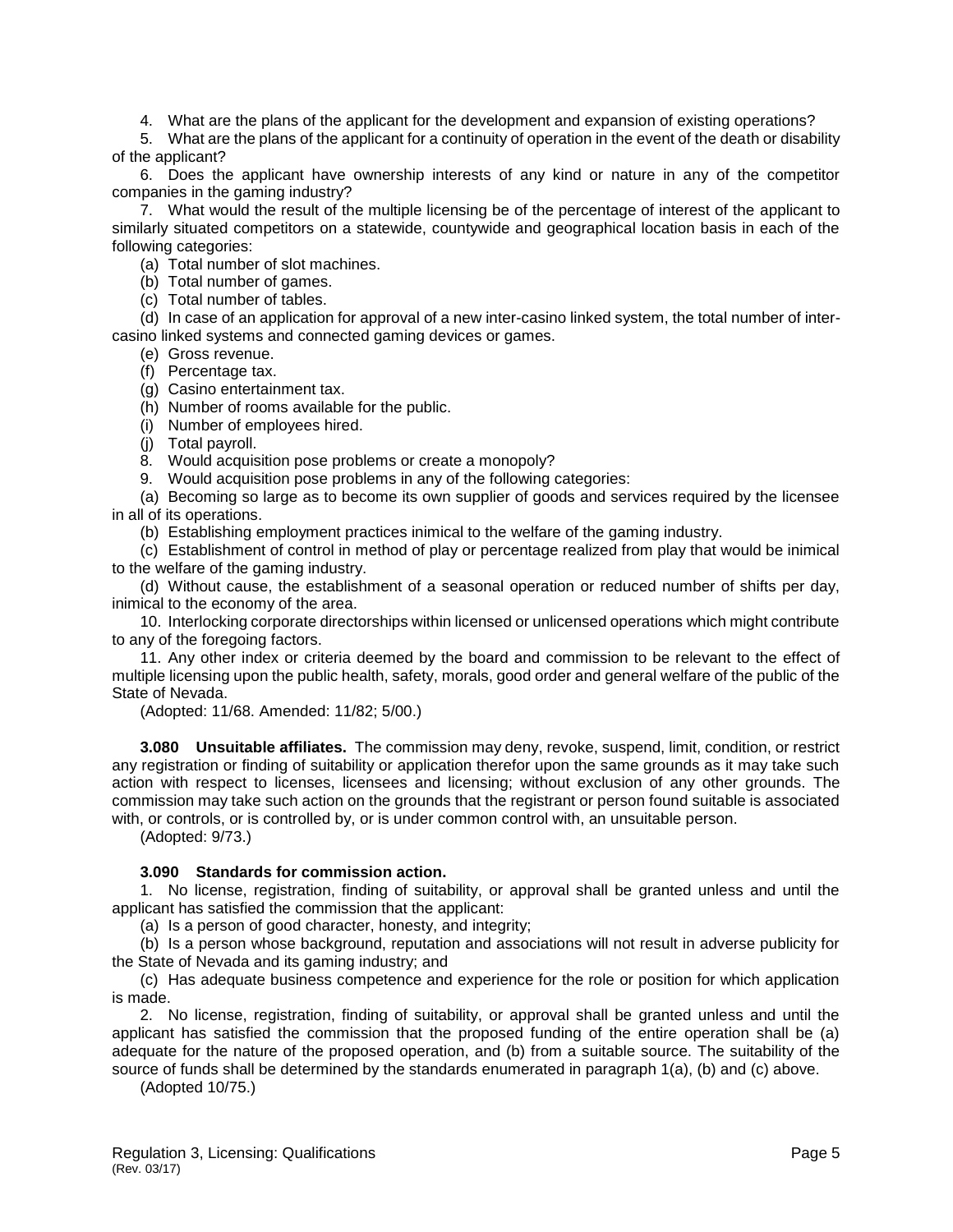**3.093 Licensing of a natural person under the age of twenty-one.** The board and commission will not ordinarily grant a state gaming license or finding of suitability to an individual under twenty-one years of age. This policy would not affect the licensing or finding of suitability of a trust where the settlor or beneficiary is under the age of twenty-one years.

(Adopted. 11/82.)

# **3.095 Property report. [Repealed: 7/92.]**

# **3.100 Employee report.**

1. Definitions. As used in this section:

(a) "Compensation" means the value of all salaries, bonuses, and other taxable benefits given to or earned by a person. The term does not include tip income.

(b) "Complimentary benefits" are those products, services, and entertainment normally provided in exchange for consideration including, but not limited to, transportation, hotel room nights, and shows given without consideration to a casino customer. The term does not include food and beverage given to a casino patron.

(c) "Qualifying employee" of a group I or group II nonrestricted licensee means any person whose responsibility is to directly oversee the entirety of the following types of departments or functions of the licensee's operations:

- (1) Accounting.
- (2) Bingo.
- (3) Cage and vault.

(4) Contracts and agreements for entertainment or for the lease of space on the premises of the licensed gaming establishment.

- (5) Credit.
- (6) Collections.
- (7) Entertainment operations.
- (8) Finance.
- (9) Food and beverage.
- (10) Gaming regulatory compliance.
- (11) Hotel operations.
- (12) Human resources.
- (13) Internal audit.
- (14) Internal information technology.
- (15) Keno.
- (16) Marketing.
- (17) Pit operations.
- (18) Poker operations.
- (19) Race book.
- (20) Sales.
- (21) Security.
- (22) Slot operations.
- (23) Sports pool.
- (24) Surveillance.

[Effective through April 30, 2016.]

1. Definitions. As used in this section:

(a) "Compensation" means the value of all salaries, bonuses, and other taxable benefits given to or earned by a person. The term does not include tip income.

(b) "Complimentary benefits" are those products, services, and entertainment normally provided in exchange for consideration including, but not limited to, transportation, hotel room nights, and shows given without consideration to a casino customer. The term does not include food and beverage given to a casino patron.

(c) "Qualifying employee" of a group I or group II nonrestricted licensee means any person who has been designated to monitor club venues pursuant to sections 5.310 and any person whose responsibility is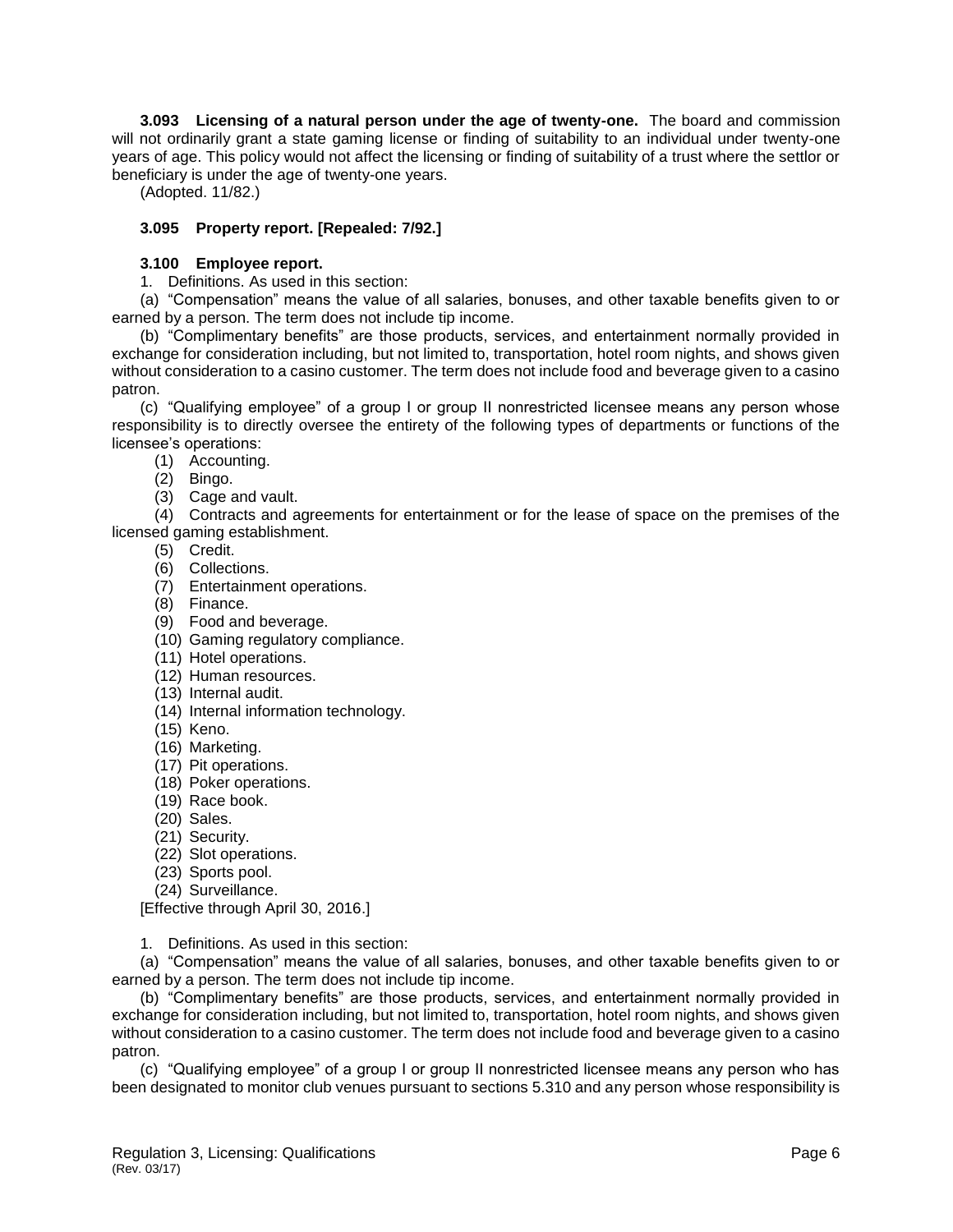to directly oversee the entirety of the following types of departments or functions of the licensee's operations:

- (1) Accounting.
- (2) Bingo.
- (3) Cage and vault.

(4) Contracts and agreements for entertainment or for the lease of space on the premises of the licensed gaming establishment.

(5) Credit.

- (6) Collections.
- (7) Entertainment operations.
- (8) Finance.
- (9) Food and beverage.
- (10) Gaming regulatory compliance.
- (11) Hotel operations.
- (12) Human resources.
- (13) Internal audit.
- (14) Internal information technology.
- (15) Keno.
- (16) Marketing.
- (17) Pit operations.
- (18) Poker operations.
- (19) Race book.
- (20) Sales.
- (21) Security.
- (22) Slot operations.
- (23) Sports pool.
- (24) Surveillance.

[Effective May 1, 2016.]

(d) "Qualifying employee" of a manufacturer, distributor, slot route operator, inter-casino linked system operator, mobile gaming system operator, operator of interactive gaming, service provider, or pari-mutuel systems operator means any person whose responsibility is to directly oversee the entirety of the following types of departments or functions of the licensee's operations:

- (1) Accounting.
- (2) Distribution operations.
- (3) Finance.
- (4) Gaming regulatory compliance.
- (5) Gaming related network operations.
- (6) Human resources.
- (7) Interactive gaming.
- (8) Inter-casino linked system operations.
- (9) Internal Audit.
- (10) Internal information technology.
- (11) Manufacture operations.
- (12) Marketing.
- (13) Mobile gaming system operations.
- (14) Pari-mutuel systems operations.
- (15) Sales.
- (16) Security.
- (17) Slot route operations.
- (18) Surveillance.
- (19) Technology and product development.

2. All nonrestricted licensees, including each manufacturer, distributor, service provider, operator of a slot machine route, of a mobile gaming system, of interactive gaming, or of an inter-casino linked system, and each pari-mutuel systems operator shall submit an employee report to the board two times yearly within 30 days after March 31st and within 30 days after September 30th. The report shall identify every person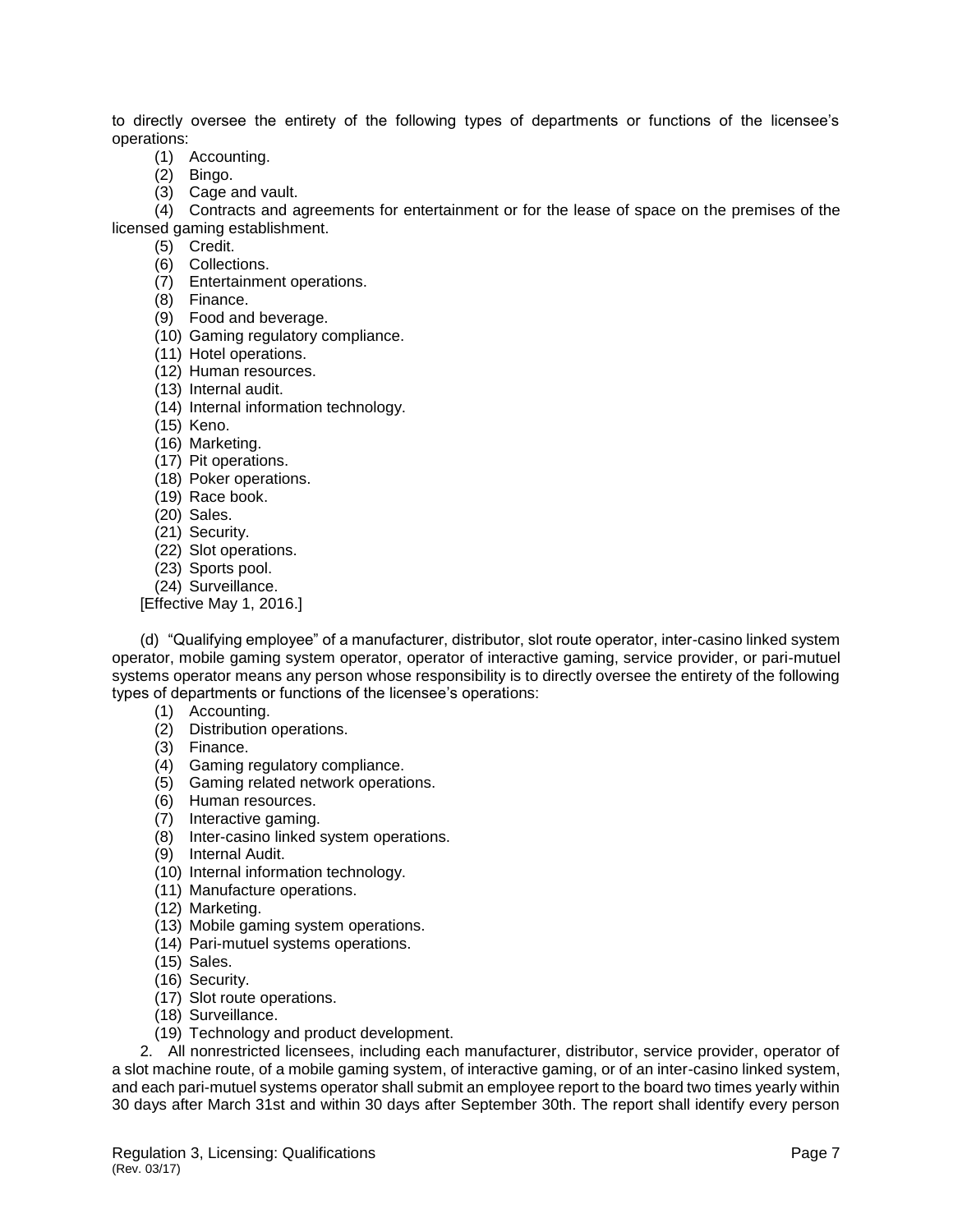who is, as of March 31st or September 30th, whichever is most recent, a qualifying employee. The report shall also identify, as of March 31stor September 30th, whichever is most recent, the following persons who are not otherwise qualifying employees:

(a) Any person who directly supervises a qualifying employee.

(b) Any person who entered into a contractual arrangement, which is reportable pursuant to Regulation 8.130, on behalf of and binding upon the licensee.

(c) Any individual who fulfills the function of race book or sports pool manager, race book or sports pool supervisor, or who determines race book or sports pool betting odds, point spreads or betting lines.

(d) For a group I nonrestricted licensee:

(1) Any person whose compensation exceeds \$400,000, per annum, or the five highest compensated persons, whichever method results in the greater number of persons;

(2) Any person who has the authority to determine who, for the licensee, is authorized to grant credit, grant extensions of credit, or approve the write-off or discount of credit instruments; and

(3) Any person who has the authority to determine who, for the licensee, is authorized to grant complimentary benefits.

(e) For a group II nonrestricted licensee:

(1) Any person whose compensation exceeds \$200,000, per annum, or the five highest compensated persons, whichever method results in the greater number of persons;

(2) Any person who has the authority to determine who, for the licensee, is authorized to grant credit, grant extensions of credit, or approve the write-off or discount of credit instruments; and

(3) Any person who has the authority to determine who, for the licensee, is authorized to grant complimentary benefits.

(f) For licensees other than a group I or group II nonrestricted licensee:

(1) Any person whose compensation exceeds \$200,000, per annum, or the five highest compensated persons, whichever method results in the greater number of persons.

(g) Any person or job position who, upon written notification by the board chairman or his designee, is considered to be a reportable position or person for purposes of this regulation. Subsequent to notification, the specific person or job position must appear on all subsequent employee reports, unless notified otherwise by the board chairman or his designee or terminated by the licensee.

3. The employee report shall include the person's name, job position title, the last four digits of the person's social security number and a complete list of those categories described herein which apply to each person.

4. The employee report shall be confidential and may not be disclosed except upon order of the commission or pursuant to the terms of NRS 463.120.

5. A licensee holding multiple licenses may submit a single comprehensive employee report on the condition that such employee report identifies and designates for which license a person is included in the employee report.

6. Upon written request and good cause shown by a licensee, the board chairman or his designee may waive one or more of the requirements of this section. If a waiver is granted, the board chairman or his designee may impose alternative employee report requirements.

(Adopted: 7/76. Amended: 11/82; 9/91; 11/98; 5/00; 3/06; 11/10; 12/11; 11/13; 11/15)

# **3.110 Key employee.**

1. Any executive, employee, or agent of a gaming licensee having the power to exercise a significant influence over decisions concerning any part of the operation of a gaming licensee or who is listed or should be listed in the annual employee report required by Regulation 3.100 is a key employee.

2. Whenever it is the judgment of at least 3 members of the commission that the public interest and the policies set forth in Nevada Revised Statutes Chapter 463, the Nevada Gaming Control Act, will be served by requiring any key employee to be licensed, the commission shall serve notice of such determination upon the licensee. The commission shall not be restricted by the title of the job performed but shall consider the functions and responsibilities of the person involved in making its decision as to key employee status. Grounds for requiring licensing of a key employee which are deemed to serve the public interest and the policies of the Nevada Gaming Control Act include but are not limited to the following:

(a) The key employee is new to the industry, to the particular gaming establishment, the position, or the level of influence or responsibility which he has and the board or commission has little or outdated information concerning his character, background, reputation, or associations, or